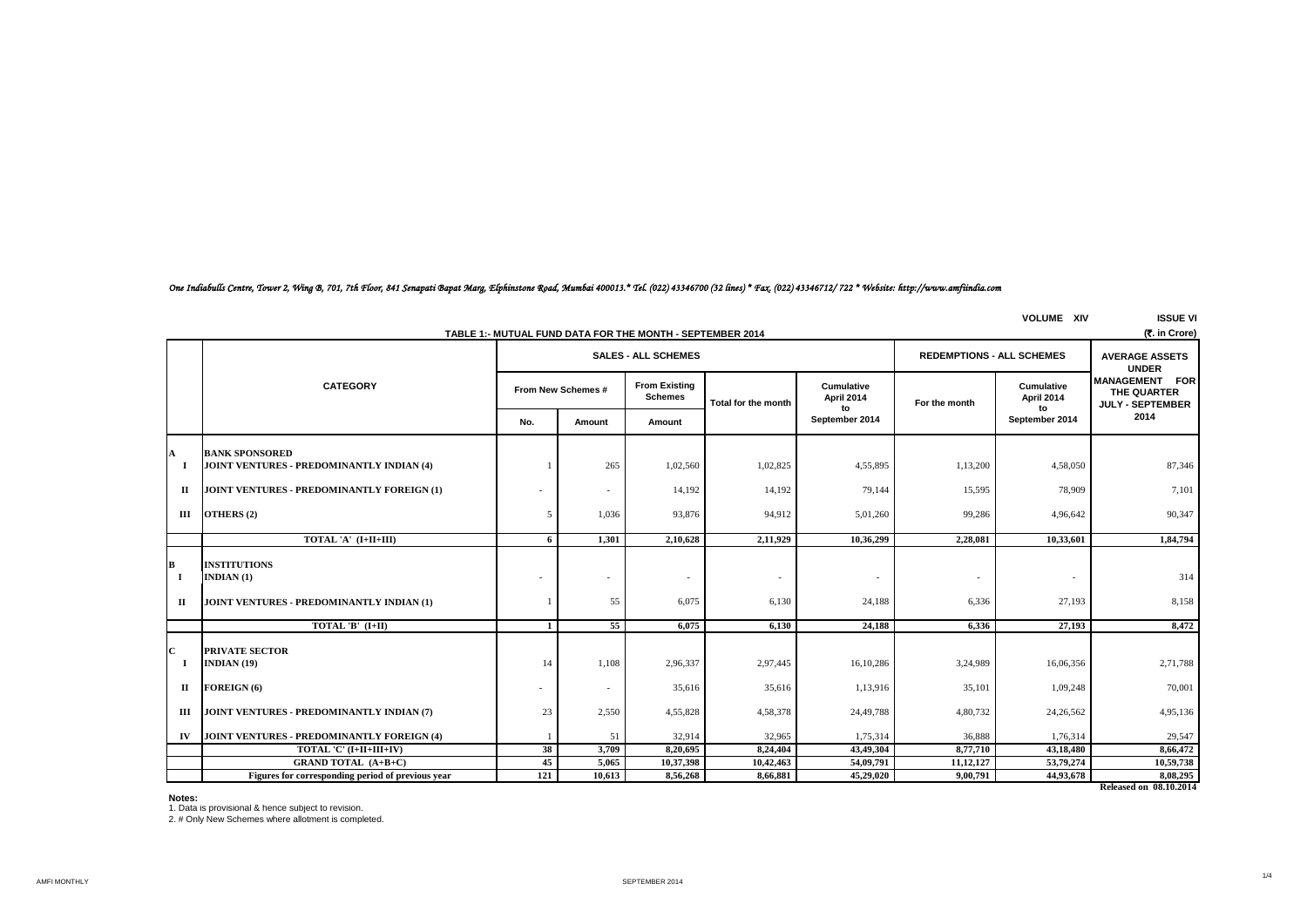|                                  | Open End             |        | <b>Close End</b>     |        |                      | <b>Interval Fund</b> | <b>TOTAL</b>         |        |
|----------------------------------|----------------------|--------|----------------------|--------|----------------------|----------------------|----------------------|--------|
|                                  | <b>No.of Schemes</b> | Amount | <b>No.of Schemes</b> | Amount | <b>No.of Schemes</b> | Amount               | <b>No.of Schemes</b> | Amount |
| <b>INCOME</b>                    |                      | 115    | 33                   | 3,139  |                      | 63                   | 37                   | 3,317  |
| <b>IINFRASTRUCTURE DEBT FUND</b> |                      |        |                      |        |                      |                      |                      |        |
| <b>IEQUITY</b>                   |                      |        |                      | 1,617  |                      |                      |                      | 1,617  |
| <b>BALANCED</b>                  |                      |        |                      |        |                      |                      |                      |        |
| <b>LIQUID/MONEY MARKET</b>       |                      |        |                      |        |                      |                      |                      |        |
| <b>GILT</b>                      |                      | 105    |                      |        |                      |                      |                      | 105    |
| <b>IELSS - EQUITY</b>            |                      |        |                      |        |                      |                      |                      |        |
| <b>GOLD ETF</b>                  |                      |        |                      |        |                      |                      |                      |        |
| <b>OTHER ETFS</b>                |                      | 26     |                      |        |                      |                      |                      | 26     |
| <b>FUND OF FUNDS INVESTING</b>   |                      |        |                      |        |                      |                      |                      |        |
| <b>OVERSEAS</b>                  |                      |        |                      |        |                      |                      |                      |        |
| <b>TOTAL</b>                     |                      | 246    | 38                   | 4.756  |                      | 63                   | 45                   | 5,065  |

### **TABLE 2:- SALES DURING THE MONTH OF SEPTEMBER 2014 - TYPE AND CATEGORY WISE 2.1 \*NEW SCHEMES LAUNCHED (ALLOTMENT COMPLETED)**

#### **\*NEW SCHEMES LAUNCHED :**

| <b>OPEN END INCOME:</b>      | DWS Corporate Debt Opportunities Fund, JPMorgan India Corporate Debt Opportunities Fund and Religare Invesco Corporate Bond Opportunities Fund                                                                                                                                                                                                                                                                                                                                                                                                                                                                                                                                                                                                                                                                                                                                                                                                                                                                                                                                                                                                                                                                                                                                  |
|------------------------------|---------------------------------------------------------------------------------------------------------------------------------------------------------------------------------------------------------------------------------------------------------------------------------------------------------------------------------------------------------------------------------------------------------------------------------------------------------------------------------------------------------------------------------------------------------------------------------------------------------------------------------------------------------------------------------------------------------------------------------------------------------------------------------------------------------------------------------------------------------------------------------------------------------------------------------------------------------------------------------------------------------------------------------------------------------------------------------------------------------------------------------------------------------------------------------------------------------------------------------------------------------------------------------|
| <b>OPEN END GILT:</b>        | DSP BlackRock Constant Maturity 10Y G-Sec Fund and ICICI Prudential Constant Maturity Gilt Fund                                                                                                                                                                                                                                                                                                                                                                                                                                                                                                                                                                                                                                                                                                                                                                                                                                                                                                                                                                                                                                                                                                                                                                                 |
| <b>OPEN END OTHER ETFS:</b>  | R*Shares Sensex ETF                                                                                                                                                                                                                                                                                                                                                                                                                                                                                                                                                                                                                                                                                                                                                                                                                                                                                                                                                                                                                                                                                                                                                                                                                                                             |
| <b>ICLOSE END INCOME:</b>    | Axis Hybrid Fund - Series 14 (1274 Days) and Series 15 (1275 Days), Birla Sun Life Fixed Term Plan - Series LV (1099 Days) and Series LX (1099 Days), BSL Capital<br>Protection Oriented Fund Series 23, Canara Robeco Capital Protection Oriented Fund - Series 3, DSP BlackRock Dual Advantage Fund - Series 29 - 40M, DSP BlackRock<br>FTP - Series 44 - 36M, DWS Hybrid FTF Series 26 and Series 29, HDFC FMP 1099D August 2014 (1) - Series 32, 1128D September 2014 (1) - Series 32 and 1134D<br>September 2014 (1) - Series 32, ICICI Prudential Capital Protection Oriented Fund Series VI 1100 Days Plan G and Plan H, ICICI Prudential Fixed Maturity Plan Series 75 -<br>1100 Days Plan G, Plan H, Plan I and Plan J, ICICI Prudential Multiple Yield Fund - Series 7 - 1338 Days Plan D and 1825 Days Plan C, Kotak FMP Series 163, Reliance<br>Fixed Horizon Fund - XXVII - Series 4, Series 5, Series 6 and Series 7, Religare Invesco Fixed Maturity Plan - Series 24 - Plan D (1099 Days), Sundaram Fixed Term Plan GK,<br>Tata Dual Advantage Fund Series 2 Scheme A, UTI Capital Protection Oriented Scheme - Series IV - II (1104 Days), UTI Fixed Term Income Fund Series XIX - XX (1099<br>Days), Series XX - I (1099 Days) and Series XX - II (1103 Days) |
| <b>ICLOSE END EQUITY:</b>    | ICICI Prudential Value Fund - Series 5, LIC Nomura MF Diversified Equity Fund - Series 1, Reliance Capital Builder Fund - Series B, Sundaram Select Micro Cap Series V and<br>UTI Focussed Equity Fund - Series I (1100 Days)                                                                                                                                                                                                                                                                                                                                                                                                                                                                                                                                                                                                                                                                                                                                                                                                                                                                                                                                                                                                                                                   |
| <b>INTERVAL FUND INCOME:</b> | Reliance Interval Fund - III - Series 1                                                                                                                                                                                                                                                                                                                                                                                                                                                                                                                                                                                                                                                                                                                                                                                                                                                                                                                                                                                                                                                                                                                                                                                                                                         |

## **2.2 EXISTING SCHEMES**

| <b>ALL LAISTING SUITEMES</b>                      |               |           |                      |        |                          |        |                      |           |
|---------------------------------------------------|---------------|-----------|----------------------|--------|--------------------------|--------|----------------------|-----------|
|                                                   |               | Open End  | <b>Close End</b>     |        | <b>Interval Fund</b>     |        | <b>TOTAL</b>         |           |
|                                                   | No.of Schemes | Amount    | <b>No.of Schemes</b> | Amount | <b>No.of Schemes</b>     | Amount | <b>No.of Schemes</b> | Amount    |
| <b>INCOME</b>                                     | 267           | 28.645    | 872                  | 340    | 76                       | 52     | <b>1215</b>          | 29,037    |
| <b>IINFRASTRUCTURE DEBT FUND</b>                  |               |           |                      |        |                          |        |                      |           |
| <b>IEQUITY</b>                                    | 295           | 11.176    | 35                   |        |                          |        | 330I                 | 11,176    |
| <b>BALANCED</b>                                   | 25            | 1.016     |                      |        |                          |        | <b>261</b>           | 1.016     |
| <b>LIQUID/MONEY MARKET</b>                        | 53            | 9,94,854  |                      |        |                          |        | 531                  | 9,94,854  |
| <b>IGILT</b>                                      | 45            | 384       |                      |        |                          |        | 45                   | 384       |
| <b>IELSS - EQUITY</b>                             | 38            | 578       | 14                   |        |                          |        | 52 <sub>1</sub>      | 578       |
| <b>IGOLD ETF</b>                                  | 14            | 18        |                      |        |                          |        | 14                   | 18        |
| <b>IOTHER ETFS</b>                                | 28            | 310       |                      |        |                          |        | 28 I                 | 310       |
| <b>FUND OF FUNDS INVESTING</b><br><b>OVERSEAS</b> | 31            | 25        |                      |        | $\overline{\phantom{a}}$ |        | 31                   | 25        |
| <b>TOTAL</b>                                      | 796 l         | 10,37,006 | 926                  | 340    | 76                       | 52     | 1798                 | 10,37,398 |

#### **Notes:**

1. The change in number of existing schemes is because of the maturity and reclassification of some of the existing schemes.

2. ^ Amount mobilised by new plans launched under existing scheme.

| <b>2.3 TOTAL OF ALL SCHEMES</b>                   |                      |           |                  |                |                          |                      |                      |              |
|---------------------------------------------------|----------------------|-----------|------------------|----------------|--------------------------|----------------------|----------------------|--------------|
|                                                   |                      | Open End  | <b>Close End</b> |                |                          | <b>Interval Fund</b> |                      | <b>TOTAL</b> |
|                                                   | <b>No.of Schemes</b> | Amount    | No.of Schemes    | Amount         | <b>No.of Schemes</b>     | Amount               | <b>No.of Schemes</b> | Amount       |
| <b>INCOME</b>                                     | 270                  | 28,760    | 905              | 3,479          | 77                       | 115                  | 1,252                | 32,354       |
| <b>INFRASTRUCTURE DEBT FUND</b>                   |                      |           |                  |                |                          |                      |                      |              |
| <b>EQUITY</b>                                     | 295                  | 11,176    | 40               | 1,617          |                          |                      | 335                  | 12,793       |
| <b>BALANCED</b>                                   | 25                   | 1,016     |                  |                | $\overline{\phantom{a}}$ |                      | 26                   | 1,016        |
| <b>LIQUID/MONEY MARKET</b>                        | 53                   | 9,94,854  |                  |                | $\overline{\phantom{a}}$ |                      | 53                   | 9,94,854     |
| <b>GILT</b>                                       | 47                   | 489       |                  |                | ۰                        |                      | 47                   | 489          |
| <b>IELSS - EQUITY</b>                             | 38                   | 578       | 14               |                |                          |                      | 52                   | 578          |
| <b>GOLD ETF</b>                                   | 14                   | 18        |                  |                |                          |                      | 14                   | 18           |
| <b>OTHER ETFS</b>                                 | 29                   | 336       |                  |                | ۰                        |                      | 29                   | 336          |
| <b>FUND OF FUNDS INVESTING</b><br><b>OVERSEAS</b> | 31                   | 25        |                  |                | $\overline{\phantom{a}}$ |                      | 31                   | 25           |
| <b>TOTAL</b>                                      | 802                  | 10,37,252 | 964              | 5,096          | 77                       | 115                  | 1843                 | 10,42,463    |
|                                                   |                      |           |                  | SEPTEMBER 2014 |                          |                      |                      |              |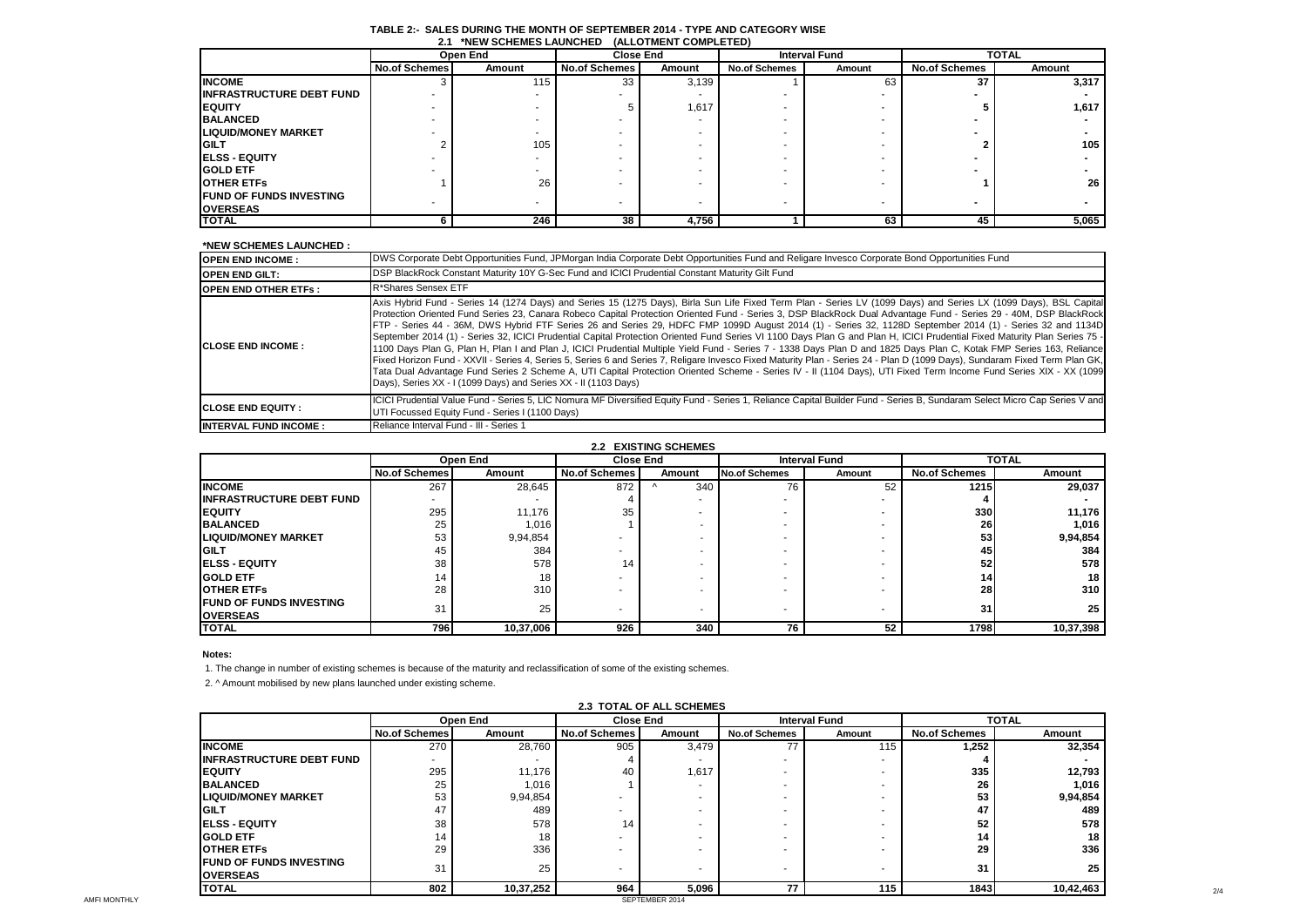# **REDEMPTIONS / REPURCHASES DURING THE MONTH OF SEPTEMBER 2014 CATEGORY & TYPE WISE**

 **(**`**. in Crore)**

|                                            | <b>Open End</b> | <b>Close End</b>         | <b>Interval Fund</b> | <b>TOTAL</b> | Net Inflow / (Outflow)<br>For the Month | Net Inflow / (Outflow)<br>For the Year to Date<br><b>Current Year</b> | Net Inflow / (Outflow)<br>For the Year to Date<br><b>Previous Year</b> |
|--------------------------------------------|-----------------|--------------------------|----------------------|--------------|-----------------------------------------|-----------------------------------------------------------------------|------------------------------------------------------------------------|
| <b>INCOME</b>                              | 34,910          | 7,767                    | 244                  | 42,921       | (10, 567)                               | (31, 867)                                                             | 23,012                                                                 |
| <b>INFRASTRUCTURE DEBT FUND</b>            |                 |                          |                      |              |                                         | 188                                                                   |                                                                        |
| <b>IEQUITY</b>                             | 5,004           |                          |                      | 5,004        | 7,789                                   | 33,790                                                                | (5, 354)                                                               |
| <b>BALANCED</b>                            | 284             |                          |                      | 284          | 732                                     | 1,522                                                                 | (782)                                                                  |
| <b>LIQUID/MONEY MARKET</b>                 | 10,62,172       |                          |                      | 10,62,172    | (67, 318)                               | 30,595                                                                | 20,950                                                                 |
| GILT                                       | 357             |                          |                      | 357          | 132                                     | (869)                                                                 | (386)                                                                  |
| <b>ELSS - EQUITY</b>                       | 393             | 28                       |                      | 421          | 157                                     | (620)                                                                 | (1,002)                                                                |
| <b>GOLD ETFS</b>                           | 65              |                          |                      | 65           | (47)                                    | (978)                                                                 | (1, 226)                                                               |
| <b>OTHER ETFS</b>                          | 775             |                          |                      | 775          | (439)                                   | (946)                                                                 | (108)                                                                  |
| FUND OF FUNDS INVESTING<br><b>OVERSEAS</b> | 128             | $\overline{\phantom{a}}$ |                      | 128          | (103)                                   | (298)                                                                 | 238                                                                    |
| <b>TOTAL</b>                               | 11,04,088       | 7,795                    | 244                  | 11,12,127    | (69, 664)                               | 30,517                                                                | 35,342                                                                 |

**Table 4:-**

| <b>ASSETS UNDER MANAGEMENT AS ON SEPTEMBER 30, 2014</b> |                 |                  |                                 |              |               |  |  |  |
|---------------------------------------------------------|-----------------|------------------|---------------------------------|--------------|---------------|--|--|--|
|                                                         |                 |                  | <b>CATEGORY &amp; TYPE WISE</b> |              | (₹. in Crore) |  |  |  |
|                                                         | <b>Open End</b> | <b>Close End</b> | <b>Interval Fund</b>            | <b>TOTAL</b> | % to Total    |  |  |  |
| <b>INCOME</b>                                           | 2,85,741        | 1,59,774         | 8,980                           | 4,54,495     | 47            |  |  |  |
| <b>INFRASTRUCTURE DEBT FUND</b>                         |                 | 1,120            |                                 | 1,120        | @             |  |  |  |
| <b>EQUITY</b>                                           | 2,38,892        | 8,693            |                                 | 2,47,585     | 26            |  |  |  |
| <b>BALANCED</b>                                         | 18,258          | 19               |                                 | 18,277       |               |  |  |  |
| <b>LIQUID/MONEY MARKET</b>                              | 1,84,525        |                  |                                 | 1,84,525     | 19            |  |  |  |
| <b>GILT</b>                                             | 5,619           |                  |                                 | 5,619        |               |  |  |  |
| <b>ELSS - EQUITY</b>                                    | 30,019          | 2.793            |                                 | 32,812       |               |  |  |  |
| <b>GOLD ETF</b>                                         | 7,277           |                  |                                 | 7,277        |               |  |  |  |
| <b>OTHER ETFS</b>                                       | 4,737           |                  |                                 | 4,737        |               |  |  |  |
| FUND OF FUNDS INVESTING<br><b>OVERSEAS</b>              | 2,968           |                  |                                 | 2.968        | @             |  |  |  |
| <b>TOTAL</b>                                            | 7,78,036        | 1,72,399         | 8,980                           | 9,59,415     | 100           |  |  |  |

**@ Less than 1 %.**

| Table 5:-            | DATA ON OF FUNDS (DOMESTIC) - SEPTEMBER 2014 | (₹. in Crore) |            |                                                              |                                                                   |
|----------------------|----------------------------------------------|---------------|------------|--------------------------------------------------------------|-------------------------------------------------------------------|
|                      | <b>No. of Schemes</b>                        | <b>Sales</b>  | Redemption | Assets under<br>Management<br>as on<br>September 30,<br>2014 | Average Assets under<br><b>Management for the</b><br><b>Month</b> |
| <b>Fund of Funds</b> | 42                                           | 1731          | <b>281</b> | 5,913                                                        | 6,028                                                             |

**Notes :**

1. Fund of Funds is a scheme wherein the assets are invested in the existing schemes of mutual funds and hence, the figures indicated herein are included in tables 1 to 4. Data on fund of funds is given for information only.